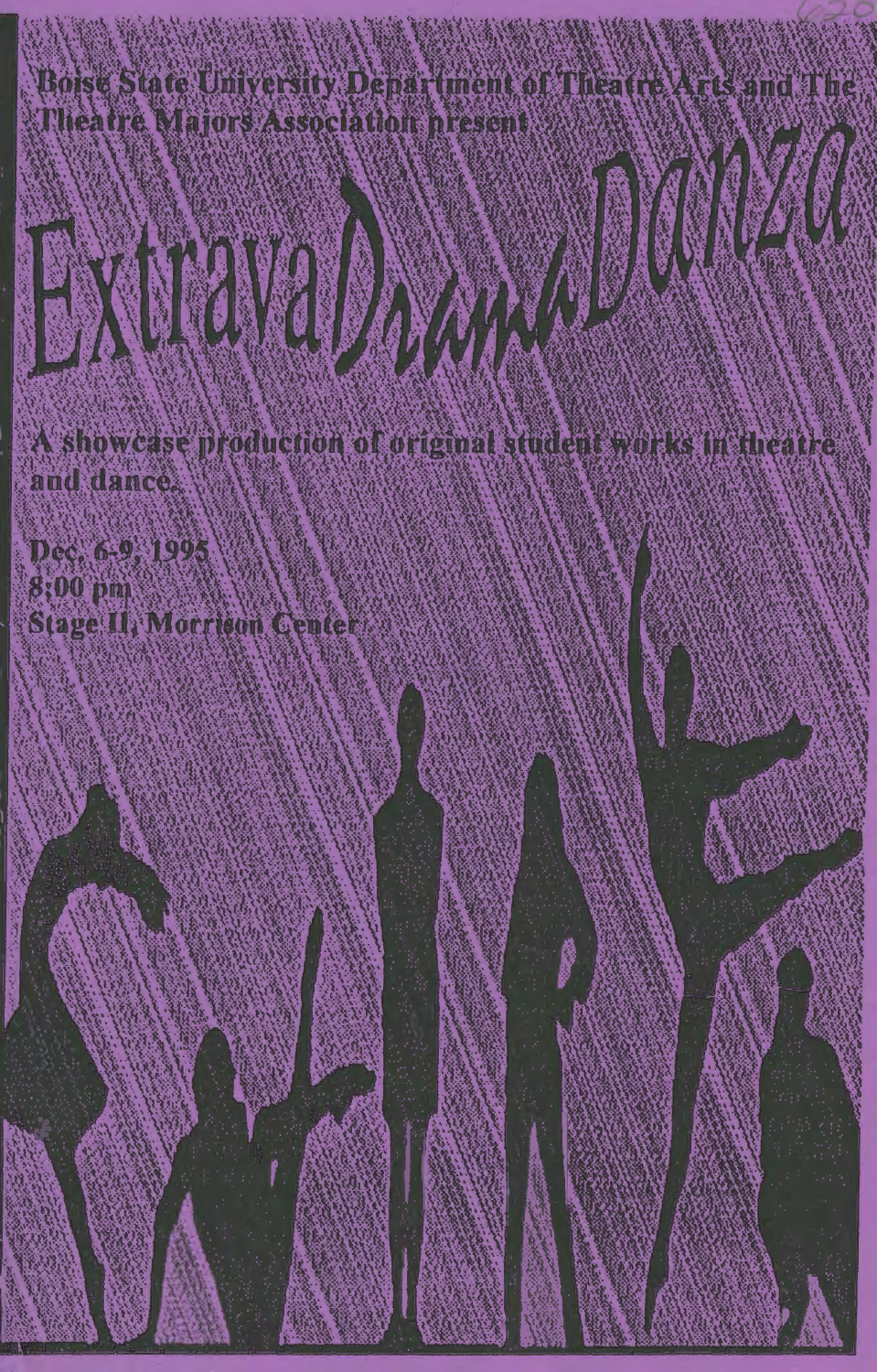These Pieces will be seen on Dec. 6 & 8 Some pieces may contain adult Language or situations

#### River of Life

Written works by Dano Madden Choreographed & Directed by James B. Fisk CAST Sam Read, Karen Wennstrom, Heather Israel Jared Dalley, Michelle Lockhart, Jenny Davidson Donna Selle, Jennifer Stockwell, Isaac Perelson Randy Davison, Sheri Novak, Sasha(the Dog)

Air by Dano Madden **Place: Forest The Zorest** Music: R. Carlos Naki & Peter Kater **Place: Forest** Park by Dano Madden Place: A park Celebration Music: Enigma Place: The Beach

#### **Intermission**

Follow the river and follow the life of a man

#### *<u>Untitled</u>*

**Choreography: Brandi Lam Music: 2 unlimited** Dancers: Amber Hanks, Brandi Lam, Mari Schuck, Sara Schuck

### *<u>Echoes</u>*

**Choreography: Sarah Wierenga Music: Enya** Dancers: Laryssa Landrum. Melyssa Landrum, Jenevieve Mann

#### **Passage**

**Choreographed & Performed** by Jymme Sue Thompson **Music: Satie** 

### **Diamond Ring**

**Choreography: Laryssa Landrum** Music: Bon Jovi Dancers: Melyssa Landrum. Laryssa Landrum, Sarah Wierenga

### **Canon** in D

**Choreographed & Performed by Kim Stott Music: Pachelbel** 

## Deia Voodo

**Choreography: Marla Hansen** Music: Howard Hanson's symphony #6 Dancers: Amber Hanks, Brandi Lam, Kelli Howar Michelle Hockman, Laryssa Landrum, Mary Lou Rus Melyssa Landrum, Jenevieve Mann, Joni Kirkpatric Anne Nissinen, Jymme Sue Thompson, Sarah Wieren

#### **Intermission**

## **The Little Things**

by Grant Olsen **Directed by Donna Selle CAST** 

Tuesday **Helen** Man

**JR** Doner **Jennifer Stockwell Jared Dalley** 

### **Super Lloyd**

by Bethany Diehl Directed by Kristy Martin **CAST Livod Joe Jacoby Marie Tamara Thomson** 

### **What Ever**

by Erin Hull **Directed by Flint Weisser CAST Ben Ben Whipple Eric Jared Dalley Jacob Jake Huntsman** 

### **What She Wants**

by Duane Criswell Directed by Jeff Lawrence **CAST** Kevin **JR** Doner Donna **Meagen Curry** Theo **Isaac Perelson** 

# Lip Service

by Isaac Perelson Directed by Dano Madden **CAST William Justin Allen Rick Ben Whipple**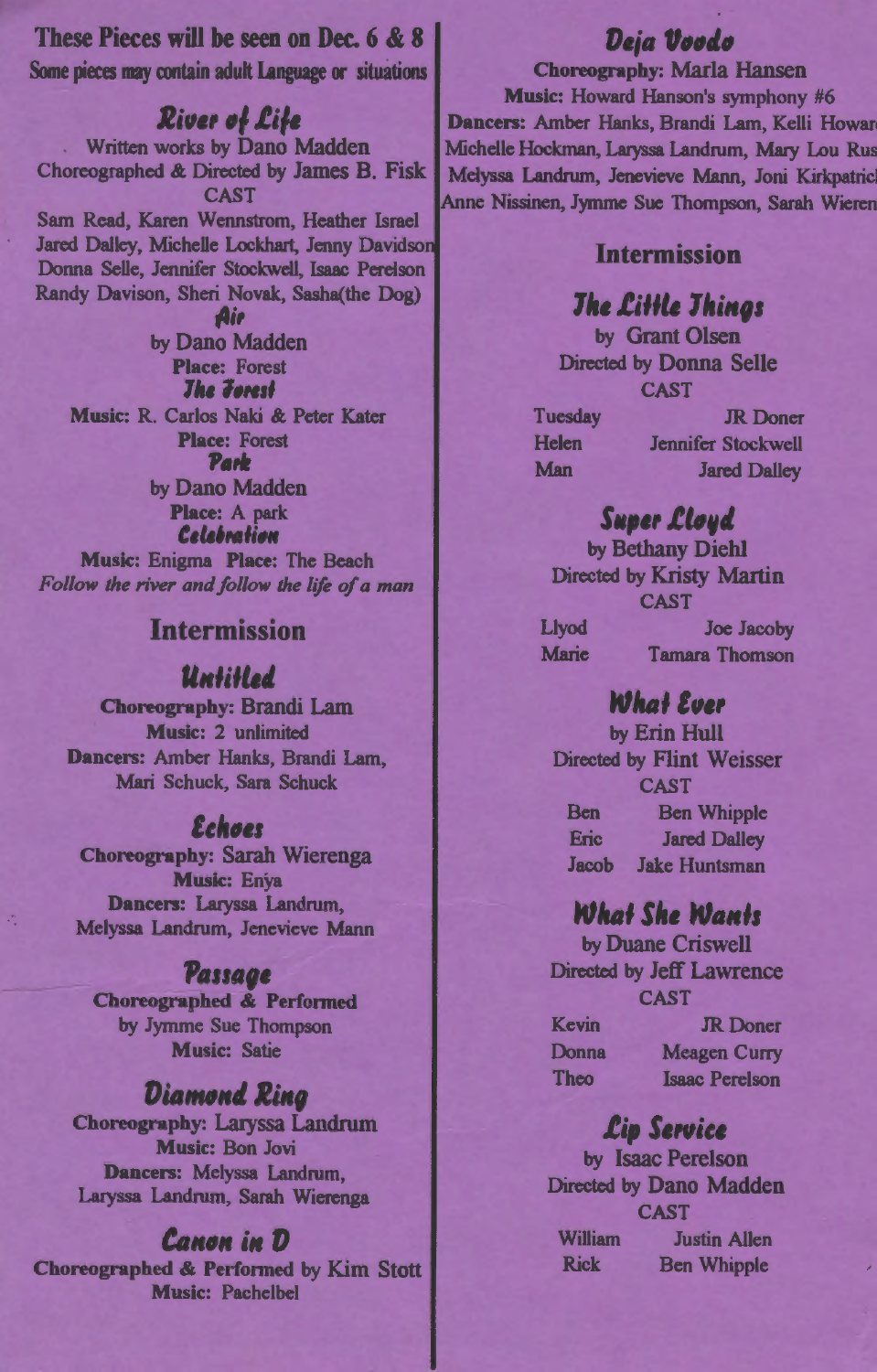These Pieces will be seen on Dec. 7 & 9 Some pieces may contain adult language or situations

**River of Life** Written works by Dano Madden Choreographed & Directed by James B. Fisk **CAST** Sam Read, Karen Wennstrom, Heather Israel Jared Dalley, Michelle Lockhart, Jenny Davidson Donna Selle, Jennifer Stockwell, Isaac Perelson Randy Davison, Sheri Novak, Sasha(the Dog) Air by Dano Madden **Place: Forest The Torest** Music: Carlos R. Naki & Peter Kater **Place: Forest** Park by Dano Madden Place: A park Celebration

Music: Enigma Place: The Beach Follow the river and follow the journey of a man

## **Intermission**

#### **Jechno Jechnique**

**Choreography: Clint Reid Music: Apotheosis** Dancers: Mikal Brotnov, Barb Stukenholtz, Liz Haun, Quincy Holton, Clint Reid

## Never Was a Cornflake Girl

**Choreography: Michelle Hockman Music: Tori Amos** Dancers: Kelli Howard, Sarah Wierenga Jenevieve Mann

### **For Clyde Rae**

oreographed & Performed by Mary Lou Rush **Music: Strathgarry** 

## **Sister Moon**

**Choreography: Melyssa Landrum Music: Sting** Dancers: Melyssa Landrum, Laryssa Landrum, Sarah Wierenga, Jenevieve Mann

### Kudra's Blade

horeographed & Performed by Cecilia Taylor Music: Beastie Boys & George Abdo

# Deja Voodo

**Choreography: Marla Hansen** Music: Howard Hanson's symphony #6 Dancers: Amber Hanks, Brandi Lam, Kelli Howard Sarah Wierenga Anne Nissinen, Jenevieve Mann Joni Kirkpatrick, Jymme Sue Thompson Michelle Hockman, Laryssa Landrum Mary Lou Rush, Melyssa Landrum,

#### **Intermission**

### *<u>Untitled</u>*

by Bethany Diehl **Directed by Katie McLane CAST Nicki Sara Bruner** Paul **Jared Dalley** 

### Man Enough

by Travis See **Directed by Samuel Read CAST** Brad 1 **Isaac Perelson Brad 2 Randy Davison Father James B. Fisk Mother** Donna Selle

### Punctuality

by Jesse Jones Directed by Julie J. Jenkins **CAST Elsie Jennifer Stockwell Rodney Kelly Melton** 

# Mexican Stand-off

by Virgil Alberry **Directed by Randy Davison CAST Jared Dalley Frank Juan Jake Huntsman Vinnie Samuel Read** 

# Goblin Market

by Rebecca Knotts **Directed by Sally Eames CAST Molly Heather Hopfer Mother Karen Wennstrom** Excerpts from the poem Goblin Market by Christina Rossetti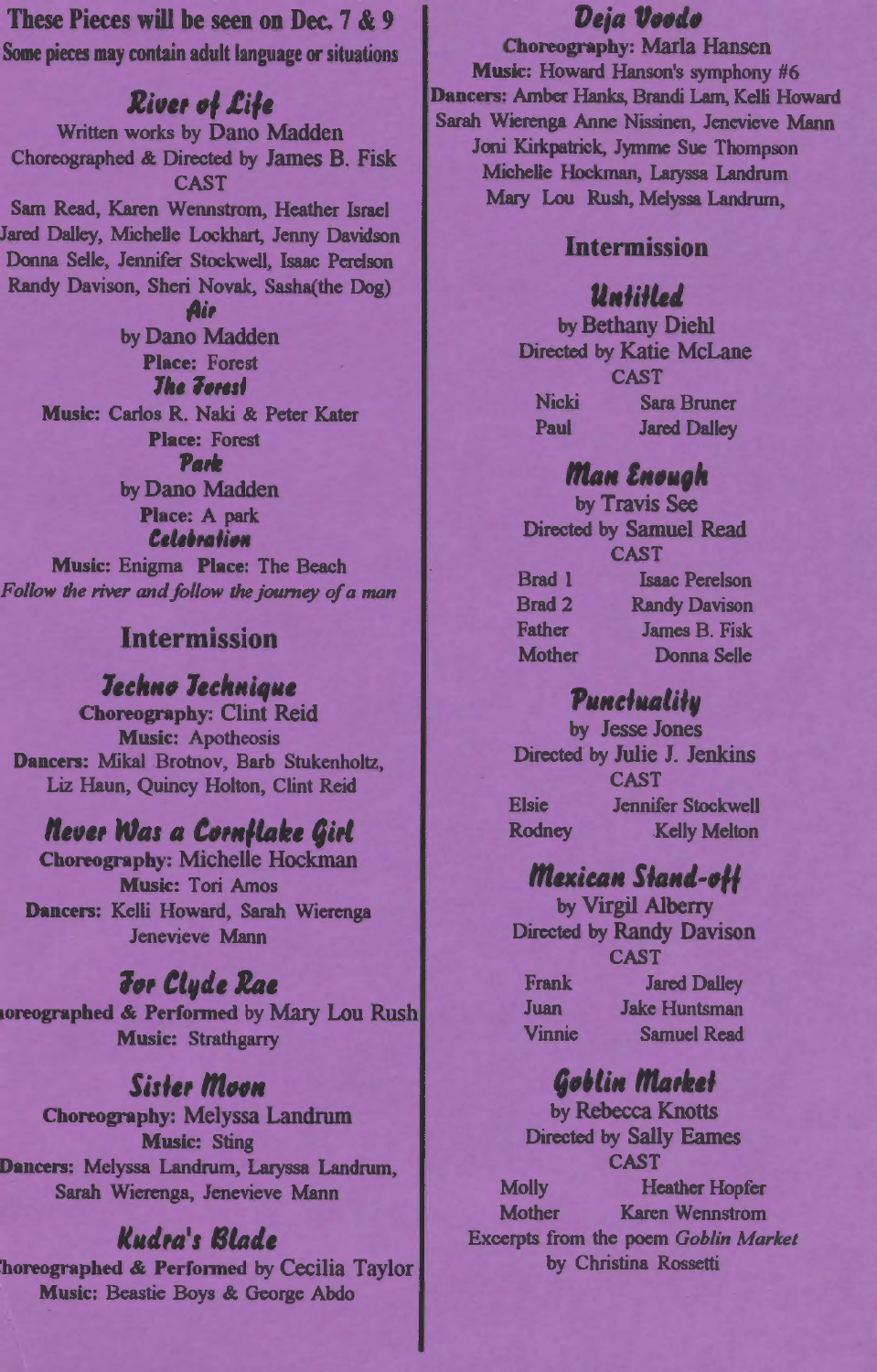## **Production Staff**

**Artistic Director Technical Director Scenic Design Lighting Design Lighting Design for River of Life Sound Design for River of Life Light Board Operator Sound Board Operator Stage Manager Publicity** Program

## J.M.A Officers

President **Vice President Secretary Artistic Director Technical Dierector** 

**Samuel Read Kristy Martin Kristy Martin Kelly Melton Joe Bruce** Dano Madden **Jim Olivierol Eric Wieseman Fran Maxwell Charles Lauterbach James B Fisk** 

**KarenWennstrom** Dano Madden **Teresa Flowers Samuel Read Kristy Martin** 

## **Special Thanks**

Fred Hansen, Michael Baltzell, Richard Klautsch, The BSU Theatre Department, Marla Hansen



s adult. This showcase language and situations